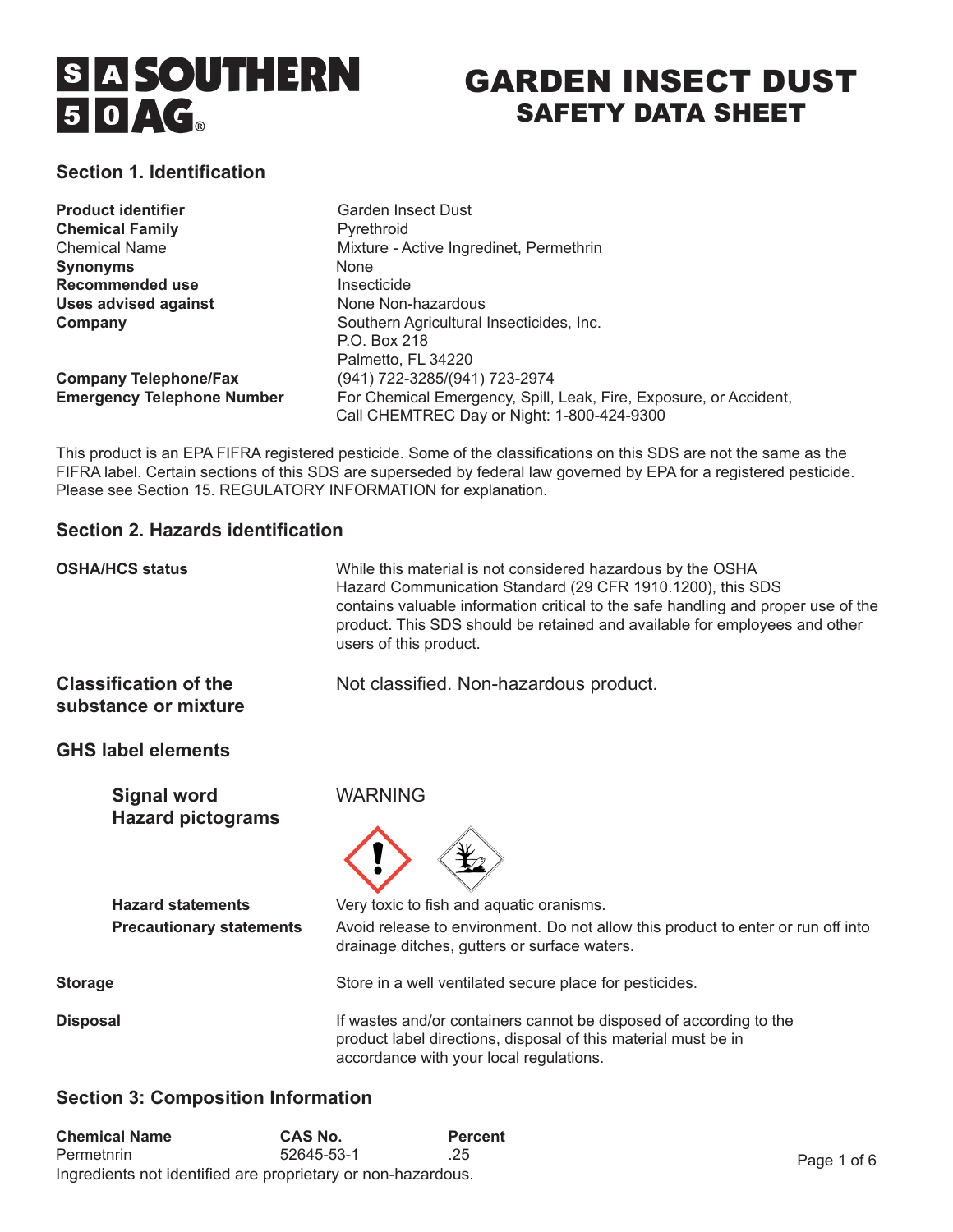# **Section 4: First-Aid Measures**

#### **Description of necessary first-aid measures**

General advice **If potential for exposure exists, refer to Section 8 for specific personal protective equipment.**  Never give anything by mouth to an unconscious person. If you feel unwell, seek medical advice (show the SDS and label where possible).

If inhaled Move person to fresh air. If person is not breathing, call an emergency responder or ambulance, then give artificial respiration. Call a poison control center or doctor for treatment advice.

In case of skin contact Take off contaminated clothing. Rinse skin immediately with plenty of water for 15-20 minutes, followed by warm water rinse. Call a poison control center or doctor for treatment advice.

In case of eye contact Hold eyes open and rinse slowly and gently with water for 15-20 minutes. Remove contact lenses, if present, after the first 5 minutes, then continue rinsing eyes. Call a poison control center or doctor for treatment advice.

If swallowed Rinse mouth without swallowing. Do NOT induce vomiting. Call a poison control center or doctor for treatment advice.

#### **Most important symptoms/effects, acute and delayed**

Not expected to present a significant hazard under anticipated conditions of normal use. **Indication of immediate medical attention and special treatment needed, if necessary** No data available.

#### **SECTION 5: Fire-fighting measures**

**Suitable extinguishing media**

Foam, Water Spray, Sand

**Specific hazards arising from the chemical** No data available.

#### **Special protective actions for fire-fighters**

As in any fire, wear self-contained breathing apparatus pressure-demand, MSHA/NIOSH approved (or equivalent) and full protective gear. Keep upwind. Isolate hazard area. Avoid inhalation of smoke and fumes. Use water or foam to reduce fumes. Do not touch spilled material. If possible, move containers from area. Extinguish only if flow can be stopped. Use flooding amounts of water as a fog. Cool containers with flooding amounts of water from as far a distance as possible. Avoid breathing vapors.

#### **Further information**

No additional data.

# **SECTION 6: Accidental release measures**

#### **Personal precautions, protective equipment and emergency procedures**

Evacuate non-essential personnel from the area to prevent human exposure. Ventilate area. Avoid creation of dust. Stop the source of the spill. Contain the spill to prevent further contamination of the soil, surface water, or ground water. Remove all sources of ignition.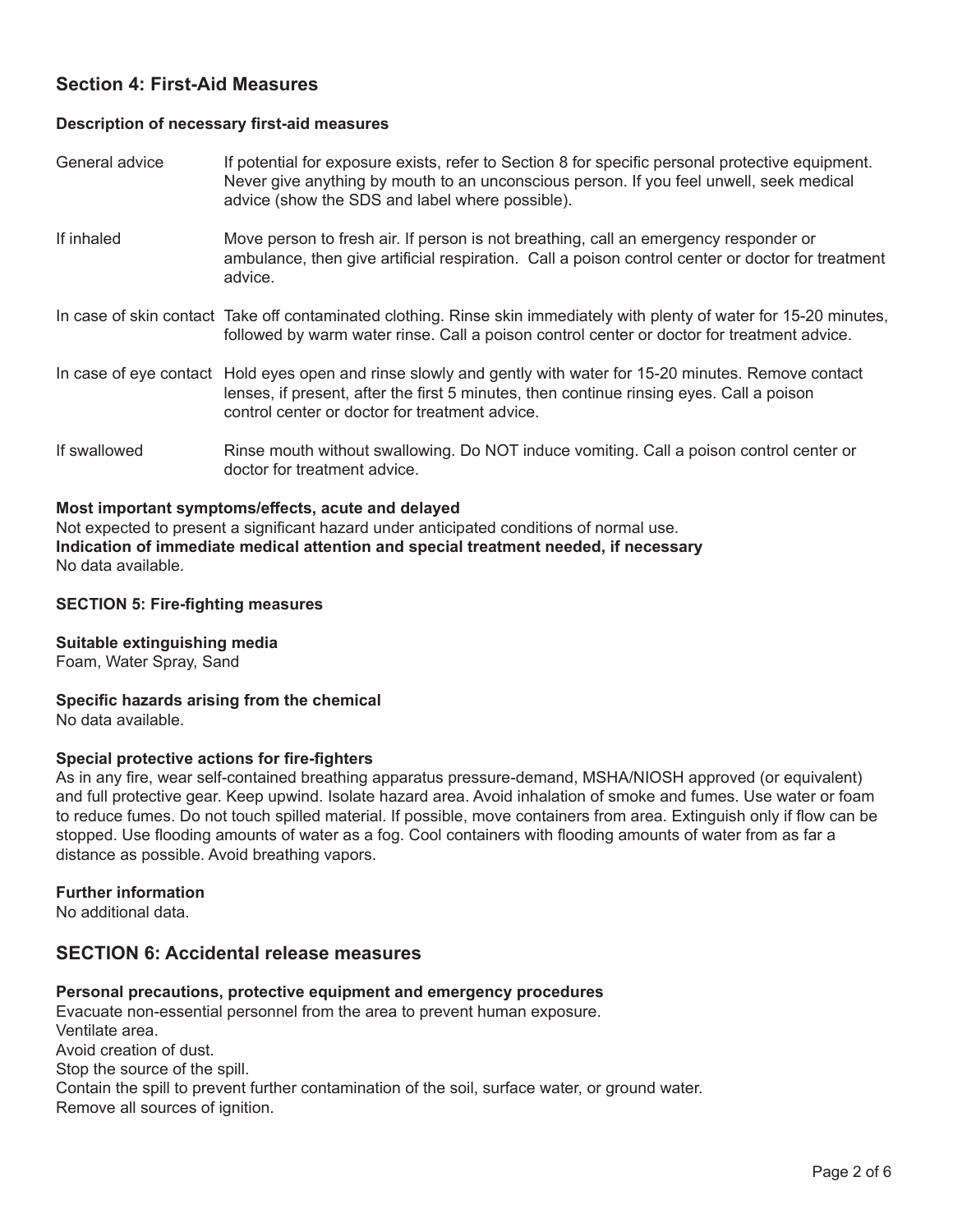#### **Environmental precautions**

Prevent from entering into soil, ditches, sewers, waterways and/or groundwater. See Section 12, Ecological Information. Spills or discharge to natural waterways is likely to kill aquatic organisms.

#### **Methods and materials for containment and cleaning up**

Sweep or shovel into suitable containers. Minimize generation of dust. Store away from other materials in marked containers.

# **SECTION 7: Handling and storage**

#### **Precautions for safe handling**

Keep out of reach of children. Do not swallow. Avoid contact with eyes, skin, and clothing. Avoid breathing dust. Use with adequate ventilation. Wash thoroughly after handling. See Section 8, Exposure Controls and Personal Protection.

#### **Conditions for safe storage, including any incompatibilities**

Store in a dry place. Store in original container. Keep containers closed when not in use. Do not store near food, foodstuffs, drugs or potable water supplies.

Incompatible materials: Heat sources.

#### **SECTION 8: Exposure controls/personal protection**

#### **Appropriate engineering controls**

Avoid all unnecessary exposure. Keep area well ventilated. When using, do not eat, drink or smoke.

# **Individual protection measures, such as personal protective equipment (PPE)**

# **Eye/face protection**

Use safety glasses (with side shields).

#### **Skin protection**

Use gloves chemically resistant to this material when prolonged or frequently repeated contact could occur. Examples of preferred glove barrier materials include: Neoprene. Nitrile/butadiene rubber ("nitrile" or "NBR"). Polyvinyl chloride ("PVC" or "vinyl"). NOTICE: The selection of a specific glove for a particular application and duration of use in a workplace should also take into account all relevant workplace factors such as, but not limited to: Other chemicals which may be handled, physical requirements (cut/puncture protection, dexterity, thermal protection), potential body reactions to glove materials, as well as the instructions/specifications provided by the glove supplier.

#### **Body protection**

Wear clean, body-covering clothing.

#### **Respiratory protection**

Respiratory protection should be worn when there is a potential to exceed the exposure limit requirements or guidelines. If there are no applicable exposure limit requirements or guidelines, wear respiratory protection when adverse effects, such as respiratory irritation or discomfort have been experienced, or where indicated by your risk assessment process. For most conditions, an approved mask should be needed; however, in dusty atmospheres, use an approved particulate respirator. The following should be effective types of air-purifying respirators: Organic vapor cartridge with a particulate pre-filter.

#### **SECTION 9: Physical and chemical properties**

#### **Information on basic physical and chemical properties**

Appearance/form Beige/tan solid Odor **Details and Contract Contract Contract Contract Contract Contract Contract Contract Contract Contract Contract Contract Contract Contract Contract Contract Contract Contract Contract Contract Contract Contract Contra** Odor threshold **Department Controller No data available.** pH 5.5-7 Melting point/freezing point  $\blacksquare$   $\blacksquare$  130 °C / 266 °F Initial boiling point and boiling range *No data available.*  $\frac{1}{2}$  and  $\frac{1}{2}$  and  $\frac{1}{2}$  and  $\frac{1}{2}$  are  $\frac{1}{2}$  and  $\frac{1}{2}$  and  $\frac{1}{2}$  are  $\frac{1}{2}$  and  $\frac{1}{2}$  are  $\frac{1}{2}$  and  $\frac{1}{2}$  are  $\frac{1}{2}$  and  $\frac{1}{2}$  are  $\frac{1}{2}$  and  $\frac{1}{2}$  are  $\frac{1}{2}$  a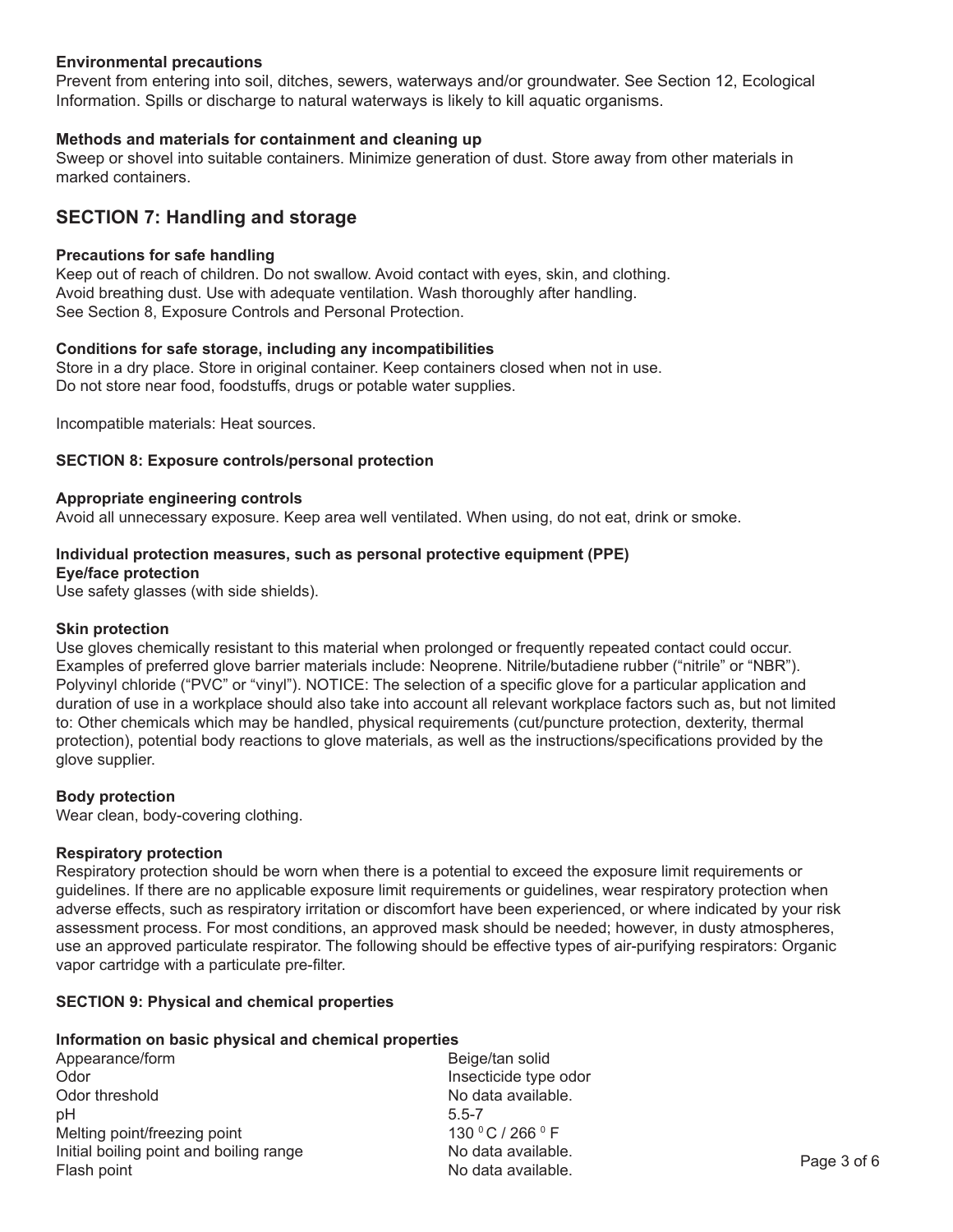Evaporation rate **business** and the **No data available.** Flammability (solid, gas) No data available. Upper/lower flammability limits **Burner No data available.** Upper/lower explosive limits Vapor pressure **and a contract of the Contract Contract Contract Contract Contract Contract Contract Contract Contract Contract Contract Contract Contract Contract Contract Contract Contract Contract Contract Contract Cont** Vapor density **and a set of the COV No data available.** Relative density **and 1** Partition coefficient: and the method of the method of the method of the method of the method of the method of the method of the method of the method of the method of the method of the method of the method of the method Auto-ignition temperature *Auto-ignition temperature Mo data available.* Decomposition temperature **Burney Constructs** No data available. Viscosity **Contract Contract Contract Contract Contract Contract Contract Contract Contract Contract Contract Contract Contract Contract Contract Contract Contract Contract Contract Contract Contract Contract Contract Cont** Explosive properties **Explosive properties No data available.** Oxidizing properties **and a set of the CO** of the No data available.

**SECTION 10: Stability and reactivity**

**Reactivity**<br> **Chemical stability**<br> **Chemical stability**<br> **Chemical stability Chemical stability Possibility of hazardous reactions Not established**<br> **Conditions to avoid Conditions Conditions Motel** 

**Incompatible materials** *n**i**strong acids. Strong bases.* **Hazardous decomposition products** No additional information available

# **SECTION 11: Toxicological information**

## **Information on toxicological effects**

#### **Acute toxicity**

 Not Classified Permethrin (52645-53-1) LD50 oral rat - >383 mg/kg (Rat) LD50 dermal rat - 4000 mg/kg (Rat) LD50 dermal rabbit - >2000 mg/kg (Rabbit)

#### **Skin corrosion/irritation**

 Not Classified pH: 5.5 - 7

**Serious eye damage/irritation** Not Classified pH: 5.5 - 7

**Respiratory or skin sensitization** Not Classified

**Germ cell mutagenicity** Not Classified

#### **Carcinogenicity**

Permethrin: A statistically significant increase in the incidence of lung and liver tumors was observed in female mice receiving diets containing 375 and 750 mg/kg/day of permethrin technical over 85 weeks.

#### **Reproductive toxicity**

Not Classified

Moisture. Extremely high or low temperatures and sources of ignition.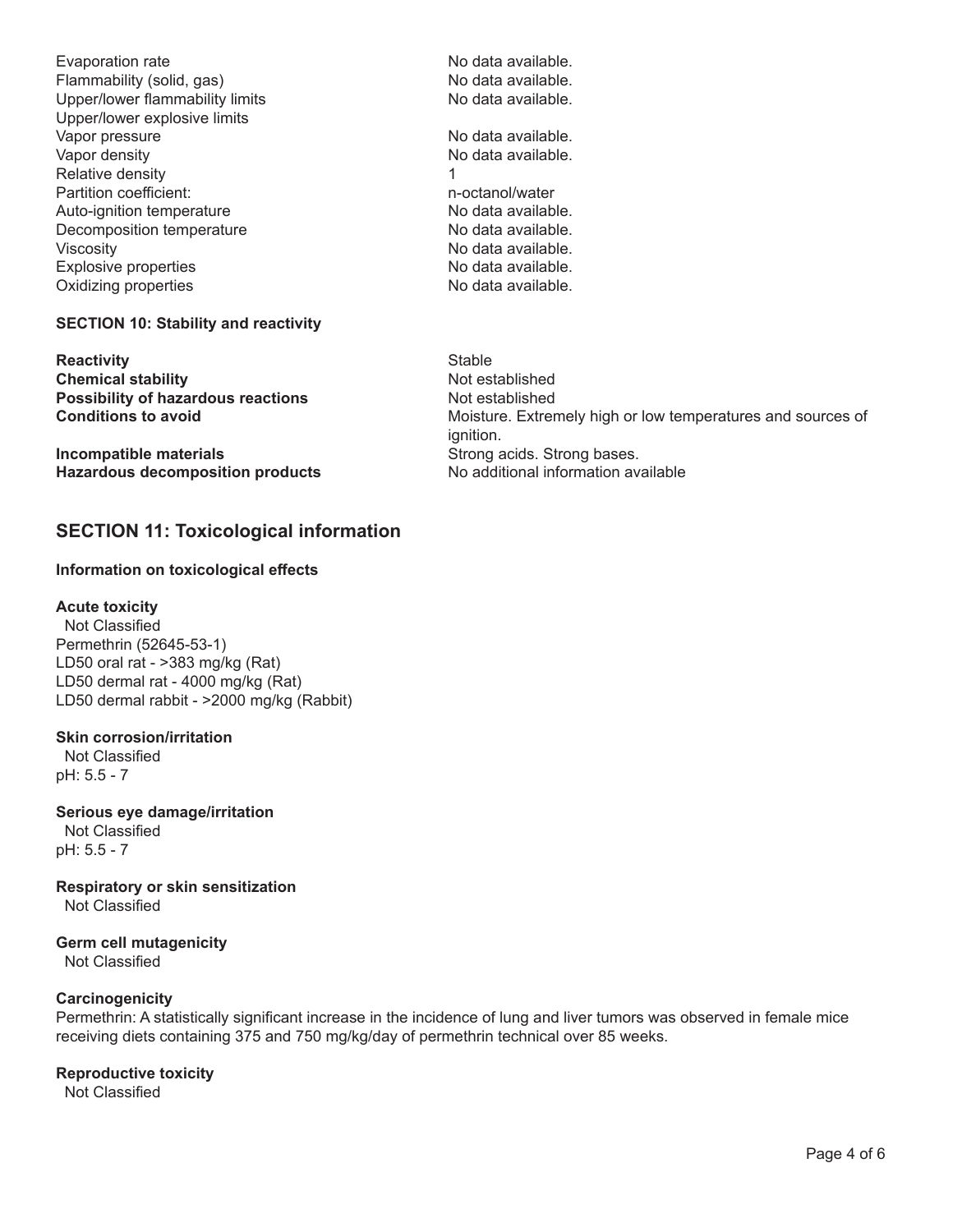#### **Summary of evaluation of the CMR properties**

Permethrin was not teratogenic when tested in rats. Permethrin did not produce any mutagenic effects when tested in the Ames test. **Aspiration hazard**

Not Classified

#### **Additional information**

Potential Adverse human health effects and symptoms: Based on available data, the classification criteria are not met.

# **SECTION 12: Ecological information**

#### **Toxicity**

This product is highly toxic to fish.

**Persistence and degradability**

Not established

**Bioaccumulative potential**

Not established

#### **Other adverse effects**

Do not discharge effluent containing this product into lakes streams, ponds, estuaries, oceans or other waters unless in accordance with the requirements of a National Pollutant Discharge Elimination system (NPDES) permit and the permitting authority has been notified in writing prior to discharge. Do not discharge effluent containing this product to sewer systems without previously notifying the local sewage treatment plant authority. For guidance, contact your State Water board or Regional Office of the EPA. Do not contaminate water when disposing of equipment wash waters.

# **SECTION 13: Disposal considerations**

#### **Disposal of the product**

If wastes and/or containers cannot be disposed of according to the product label directions, disposal of this material must be in accordance with your local or area regulatory authorities. This information presented below only applies to the material as supplied. The identification based on characteristic(s) or listing may not apply if the material has been used or otherwise contaminated. It is the responsibility of the waste generator to determine the toxicity and physical properties of the material generated to determine the proper waste identification and disposal methods in compliance with applicable regulations. If the material as supplied becomes a waste, follow all applicable regional, national and local laws.

# **SECTION 14: Transport information**

| DOT (US)    | Not dangerous goods |
|-------------|---------------------|
| <b>IMDG</b> | Not dangerous goods |
| <b>IATA</b> | Not dangerous goods |

# **SECTION 15: Regulatory information**

# **Safety, health and environmental regulations**

**Massachusetts Right To Know Components**

Chemical name: 3-(2,2-Dichloroethenyl)-2,2-dimethylcyclopropane carboxylic acid, (3-phenoxy-phenyl)methyl ester CAS number: 52645-53-1

# **New Jersey Right To Know Components**

Common name: PERMETHRIN CAS number: 52645-53-1

**SARA 313 Components** Title lll - Permethrin .25%